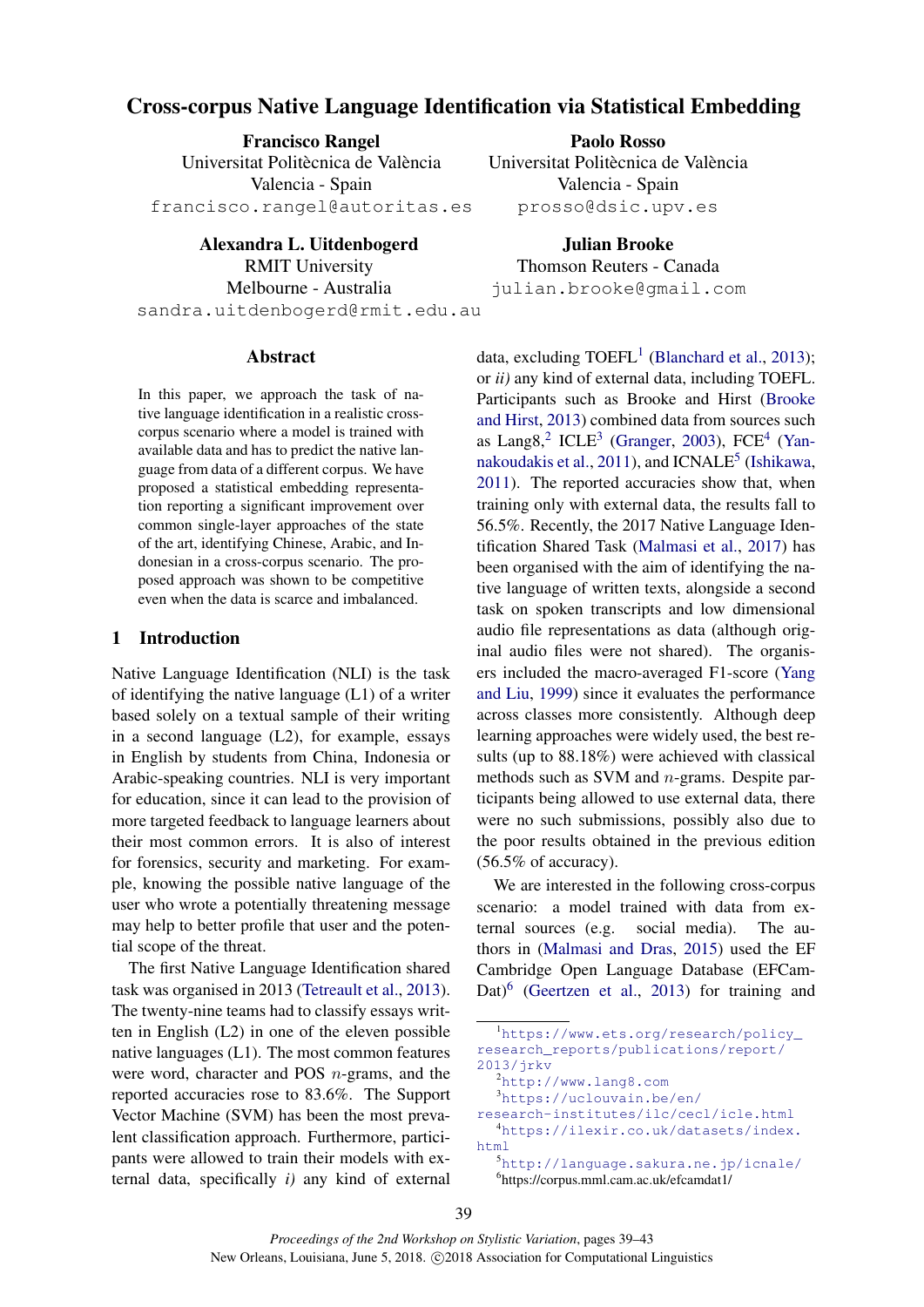TOEFL for evaluation, and vice versa. They trained a linear-SVM with several features such as function word unigrams and bigrams, production rules and part-of-speech unigrams, bigrams and trigrams, and the combination of all of them. The authors reported an accuracy of 33.45% when training with EFCamDat and evaluated on TOEFL, and an accuracy of 28.42% when training on TOEFL, and evaluated on EFCam-Dat, in contrast to the accuracy of 64.95% obtained when evaluating intra-corpus. The authors in (Ionescu et al., 2016) evaluated String Kernels in a cross-corpus scenario (TOEFL11 for training and TOEFL11-Big (Tetreault et al., 2012) for evaluation). They reported significant improvements over the state of the art with accuracies up to 67.7%. The authors explain these results by arguing "that string kernels are language independent, and for the same reasons they can also be topic independent".

In this work, we propose to follow the methodology represented in Figure 1. Given a set of corpora C, we learn a model with all the corpora together except  $c$ , which is used to evaluate the model. To evaluate the task, we have proposed a statistical embedding representation that we have compared with common single-layer approaches based on n-grams, obtaining encouraging results.



Figure 1: Evaluation methodology.

### 2 Corpora

Due to the typical geographical origins of students registered in Australian universities, our interest is in Arabic (AR), Chinese (CH) and Indonesian (ID). Arabic is incorporated in TOEFL and Lang8, as well as Chinese. Indonesian is included in Lang8 and ICNALE. The number of documents per corpus and language is shown in Table 1. As can be seen, classes are very imbalanced in most cases. Furthermore, in the case of Indonesian, figures for the ICNALE corpus are very small<sup>7</sup>.

| NL | Corpus            | L1     | <b>Others</b> |
|----|-------------------|--------|---------------|
| AR | Lang <sub>8</sub> | 1,139  | 23,931        |
|    | <b>TOEFL</b>      | 1,103  | 10,997        |
| CН | Lang <sub>8</sub> | 22,549 | 16,102        |
|    | <b>TOEFL</b>      | 1,102  | 10,998        |
| ID | Lang <sub>8</sub> | 1,143  | 23,923        |
|    | <b>ICNALE</b>     | 8      | 74            |

Table 1: Number of documents in each corpus. *L1* corresponds to the documents written by authors of the native language to be identified. *Others* comprise all the documents written by authors of the other native languages in the corpus.

### 3 Low Dimensionality Statistical Embedding

As shown in (Brooke and Hirst, 2012; Ionescu et al., 2014), single-layer representations such as  $n$ -grams are able to obtain competitive results in a cross-corpus scenario. However,  $n$ -grams use to be filtered in order to reduce dimensionality, and generally the most frequent ones are selected. Nevertheless, omitting some of the rarest terms is fairly common and necessary for top performance. We propose a Low Dimensionality Statistical Embedding (LDSE) to represent the documents on the basis of the probability distribution of the occurrence of all their terms in the different languages, i.e. L1. Furthermore, LDSE represents texts without the need of using external resources or linguistic tools, nor preprocessing or feature engineering. The intuition is that the distribution of weights for a given document should be closer to the weights of its corresponding native language. The proposed representation relies on descriptive statistics to carry out the comparison among distributions. Formally, we represent the documents as follows.

We calculate the *tf-idf* weights for the terms in the training set *D* and build the matrix  $\Delta$ . Each row represents a document  $d_i$ , each column a vocabulary term  $t_i$ , and each cell represents the  $tf$ *idf* weight  $w_{ij}$  for each term in each document. Finally,  $\delta(d_i)$  represents the assigned native language *c* to the document *i*.

$$
\Delta = \begin{bmatrix} w_{11} & w_{12} & \dots & w_{1m} & \delta(d_1) \\ w_{21} & w_{22} & \dots & w_{2m} & \delta(d_2) \\ \dots & \dots & \dots & \dots \\ w_{n1} & w_{n2} & \dots & w_{nm} & \delta(d_n) \end{bmatrix}, \quad (1)
$$

Eq. 2 shows how we obtain the term weights  $W(t, c)$  as the ratio between the weights of the documents belonging to a given native language  $c$ 

 $7$ We have used the merged text set from the ICNALE Written Essays 2.0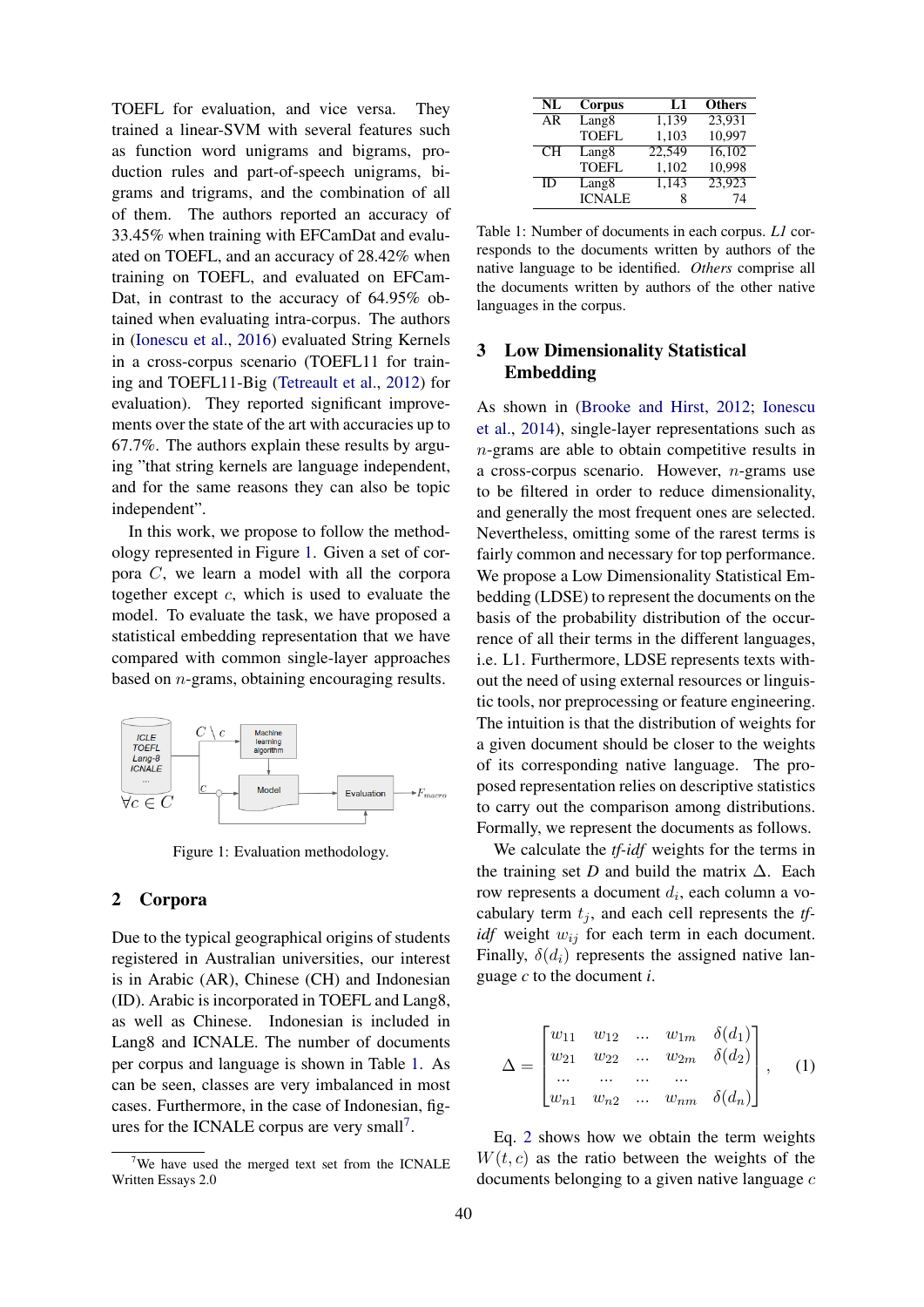and the total distribution of weights for that term.

$$
W(t, c) = \frac{\sum_{d \in D/c = \delta(d)} w_{dt}}{\sum_{d \in D} w_{dt}}, \forall d \in D, c \in C
$$
\n(2)

As shown in Eq. 3, these term weights are used to obtain the representation of the documents.

$$
d = \{F(c_1), F(c_2), ..., F(c_n)\} \sim \forall c \in C, \quad (3)
$$

Each  $F(c_i)$  contains the set of features showed in Eq. 4, with the following meaning: *i)* average and median values of the document term weights; *ii)* minimum and maximum values of the weights in the document; *iii)* first and third quartiles of the weights distribution; *iv)* Gini (Gini, 1912) indexes (to measure the distribution skewness and kurtosis); and *vi)* the nine first moments (Bowman and Shenton, 1985) (the more moments two distributions share, the more similar they are).

$$
F(c_i) = \{avg, median, min, max, Q_1, Q_3, G_1, G_2, M_2, ..., M_{10}\}\
$$
 (4)

Finally, these weights are learned with a machine learning algorithm. We have tested several machine learning algorithms and we report the ones with the best results: *i)* Naive Bayes in Lang8 for Arabic and Indonesian, as well as in ICNALE for Indonesian; *ii)* Simple Logistic in TOEFL for Arabic; *ii)* SVM in TOEFL and Lang8 for Chinese; and *iii)* Neural Networks in the Student Writing Task (SWT) for the three languages.

As can be seen, this representation reduces the dimensionality to only 17 features per class by statistically embedding the distribution of weights of the document terms, but unlike methods such as PCA or LSA, it takes into account all the terms in the corpus instead of removing those ones that contribute less. We have evaluated several machine learning algorithms and reported the best results obtained.

We have used both character and word  $n$ -grams with SVM to compare our proposal since they are the most common features used in the state of the art. We have iterated  $n$  from 1 to 5 with the top 100, 500, 1,000 and 5,000 most frequent terms.

#### 4 Experimental scenario

In this section we report and discuss the obtained results. Firstly, we focus on the described corpora

for the languages of interest. Then, we analyse as a case study the Australian academic scenario. Due to the imbalance of the data, we use a macroaveraged F1-score which gives the same importance to the different classes no matter their size.

### 4.1 Results on NLI corpora

Although NLI has most commonly approached as multi-class, the difficulty lining up multiple languages across multiple corpora means that we instead focus here on the one versus all (1va) formulation; we note that in practice multi-class NLI using SVMs is of realized using 1va SVM classification (Brooke and Hirst, 2012), so our results here should extend directly to the multi-class case. Results are presented in Table 2. The second and third columns show respectively the corpus used for training and test: Lang8 and TOEFL include Arabic and Chinese, whereas Indonesian is included in Lang8 and ICNALE. The fourth column shows the best result obtained by the baseline:<sup>8</sup>, whereas the fifth column shows the result obtained with LDSE.

| NL | Train             | Test              | <b>Base</b> | <b>LDSE</b> | $\mathcal{O}_0$ |
|----|-------------------|-------------------|-------------|-------------|-----------------|
| AR | Lang8             | <b>TOEFL</b>      | 54.75       | 65.30       | 19.27           |
|    | <b>TOEFL</b>      | Lang <sub>8</sub> | 51.10       | 59.60       | 16.63           |
| CН | Lang8             | TOEFL             | 53.25       | 56.95       | 6.95            |
|    | <b>TOEFL</b>      | Lang8             | 50.10       | 52.30       | 4.39            |
| ID | Lang <sub>8</sub> | <b>ICNALE</b>     | 73.05       | 86.15       | 17.93           |
|    | <b>ICNALE</b>     | Lang8             | 53.75       | 61.35       | 14.14           |

Table 2: Results in macro-averaged F1-score. The baseline corresponds to the best result obtained with character or word  $n$ -grams. The last column shows the improvement percentage achieved by LDSE over the baseline.

As can be seen, LDSE significantly $9$  outperforms the best results obtained with  $n$ -grams for all languages and setups, with improvements from 4.39% up to to 19.27%. The highest improvement has been obtained for Arabic, although the best results were achieved for Indonesian. It is worth mentioning that, as shown in Table 1, the ICNALE corpus is very small: 8 documents for Indonesian and 74 documents for the other 9 native languages. Due to that, especially in the case of evaluating on ICNALE, a small variation in the identification can cause a high variability in the results.

<sup>&</sup>lt;sup>8</sup>The best results have been obtained with the following setups *i)* character 5-grams; *ii)* word 1-grams; *iii)* character 4 grams; *iv)* character 4-grams; *v)* word 1-grams; *vi)* character 2-grams. In all the cases the  $1,000$  most frequent *n*-grams were selected.

 $9T-$ Student at 95% of significance was used.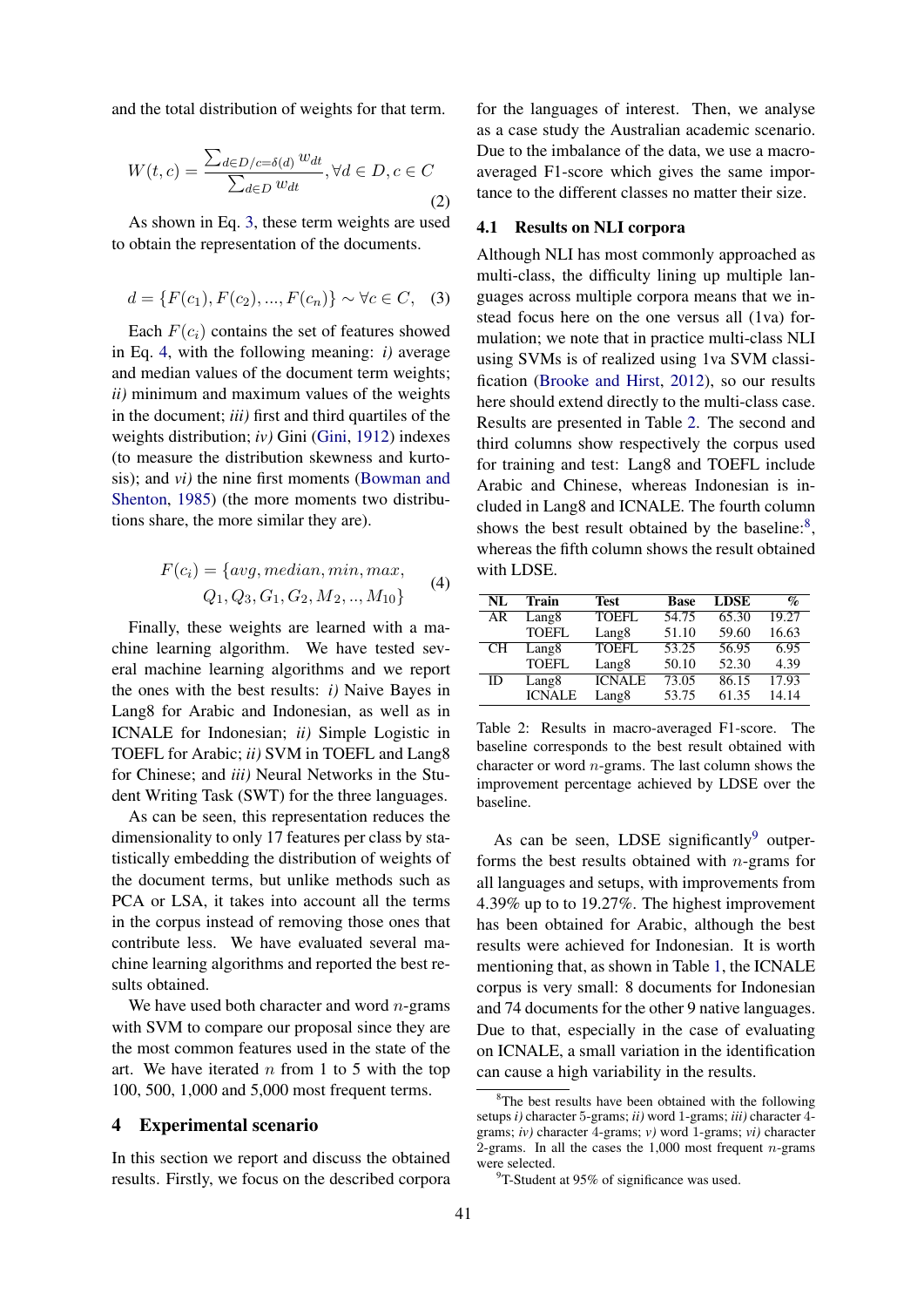Despite Chinese being larger and less imbalanced in Lang8 (as can be seen in Table 1), the overall results are lower and closer to the baseline. No matter the language, the best results have been obtained when training with Lang8. This may be due to the larger size of this dataset, and especially to the freedom of choice of their authors to write about different topics.

#### 4.2 Case study

With the aim of investigating the performance of our approach in the Australian academic scenario, we have tested LDSE on the Student Writing Task (SWT) corpus for the three native languages and compared the results obtained for the previous corpora. SWT contains 32 essays of 200–300 words, written by Computer Science PhD students studying in Australia. The students had 16 different native languages, including: Arabic (4), Chinese (5), and Indonesian (4). The essays all discuss the same topic, being the relative merit of three algorithms.

To train our model, we have used Lang8 together with TOEFL in the case of Arabic and Chinese, and Lang8 with ICNALE in the case of Indonesian. No data from SWT was used for training.



Figure 2: Comparative results of the LDSE model on the different corpora.

As shown in Figure 2, results on SWT are similar to those obtained on Lang8 and TOEFL on the three languages. Specifically, results obtained on TOEFL are slightly better, whereas they are slightly worse in the case of Lang8, without statistical significance in any case. However, results obtained on ICNALE are significantly higher.

### 5 Conclusions and future work

In this work, we have approached the task of identifying the native language of authors based on their written text in English, focussing on the languages of the main geographical origins of students in the Australian academic environment: Arabic, Chinese, and Indonesian.

We have proposed the LDSE statistical embedding approach that considers descriptive statistics such as the distribution skewness and kurtosis (Gini indexes) as well as the moment information to represent the documents of the three different classes (native languages). We have evaluated LDSE on the available corpora, showing a higher performance than SVM approaches based on ngrams that obtained the bests results in the NLI previous shared tasks. Finally, we have evaluated LDSE also on the written essays of the SWT case study, showing its competitiveness from a crosscorpus perspective despite the small size and imbalance degree of the corpus.

Although it is typical to treat NLI as a multiclass problem instead of 1-vs-all, the main difficulty would be to line up multiple languages across multiple corpora. Furthermore, our interest is in identifying whether the L1 is Arabic, Chinese or Indonesian. We aim to address NLI from multiclass perspective as a future work.

### Acknowledgments

The research of the second author was partially funded by the SomEMBED TIN2015-71147-C2- 1-P MINECO research project. The work on the data of authors whose native language is Arabic as well as this publication were made possible by NPRP grant #9-175-1-033 from the Qatar National Research Fund (a member of Qatar Foundation). The statements made herein are solely the responsibility of the first two authors.

#### References

- Daniel Blanchard, Joel Tetreault, Derrick Higgins, Aoife Cahill, and Martin Chodorow. 2013. Toefl11: A corpus of non-native english. *ETS Research Report Series* 2013(2).
- Kamiko O Bowman and Leonard R Shenton. 1985. Method of moments. *Encyclopedia of statistical sciences* 5:467–473.
- Julian Brooke and Graeme Hirst. 2012. Robust, lexicalized native language identification. *Proceedings of COLING 2012* pages 391–408.
- Julian Brooke and Graeme Hirst. 2013. Using other learner corpora in the 2013 nli shared task. In *Proceedings of the Eighth Workshop on Innovative Use of NLP for Building Educational Applications*. pages 188–196.